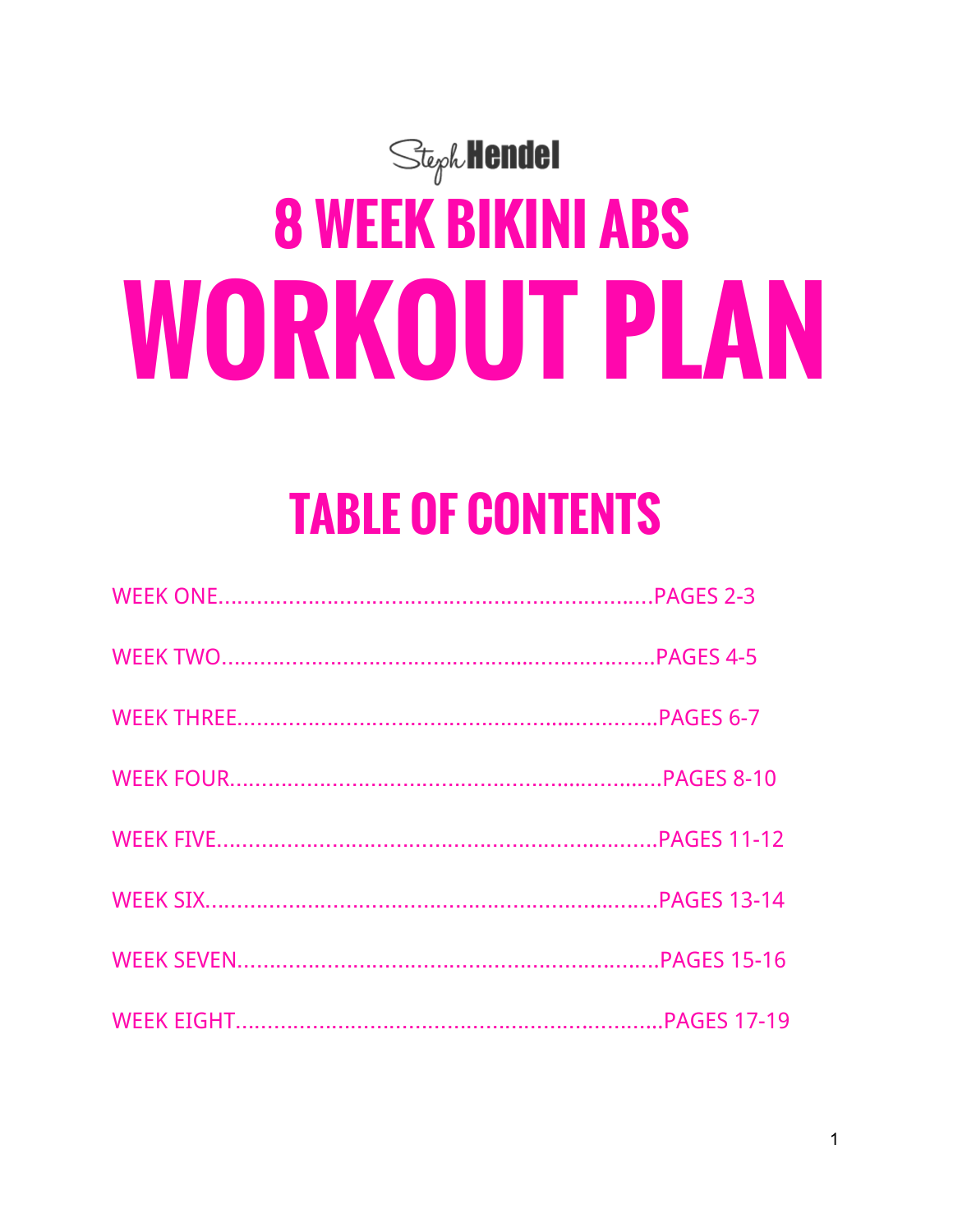

#### **MONDAY LEGS**

| Circuit 1                | Reps              | Time         |
|--------------------------|-------------------|--------------|
| <b>Body Squats</b>       | 15                | 8:00 Minutes |
| <b>Stationary Lunges</b> | 24 (12 each side) |              |
| Jump Rope                | 40 Reps           |              |
| Knee Ups                 | 24 (12 each side) |              |
| Circuit 2                | Reps              | Time         |
| <b>Walking Lunges</b>    | 24 (12 each side) | 8:00 Minutes |
| Wide Leg Squats          | 15                |              |
| Step Ups                 | 24 (12 each side) |              |
| <b>Mountain Climbers</b> | 40 Reps           |              |

#### **TUESDAY**

40 minute walk.

#### **WEDNESDAY ABS**

| Circuit 1                  | Reps             | Time         |
|----------------------------|------------------|--------------|
| Push Up (modified)         | 15               | 8:00 Minutes |
| <b>Straight Leg Raise</b>  | 15               |              |
| <b>High Knees</b>          | 40               |              |
| Plank                      | 30 secs          |              |
| Circuit 2                  | Reps             |              |
| Locust Push Ups (modified) | 15               | 8:00 Minutes |
| Straight Leg Sit Ups       | 15               |              |
| <b>Tricep Dips</b>         | 15               |              |
| <b>Bicycle Crunch</b>      | 30 (15 per side) |              |
|                            |                  |              |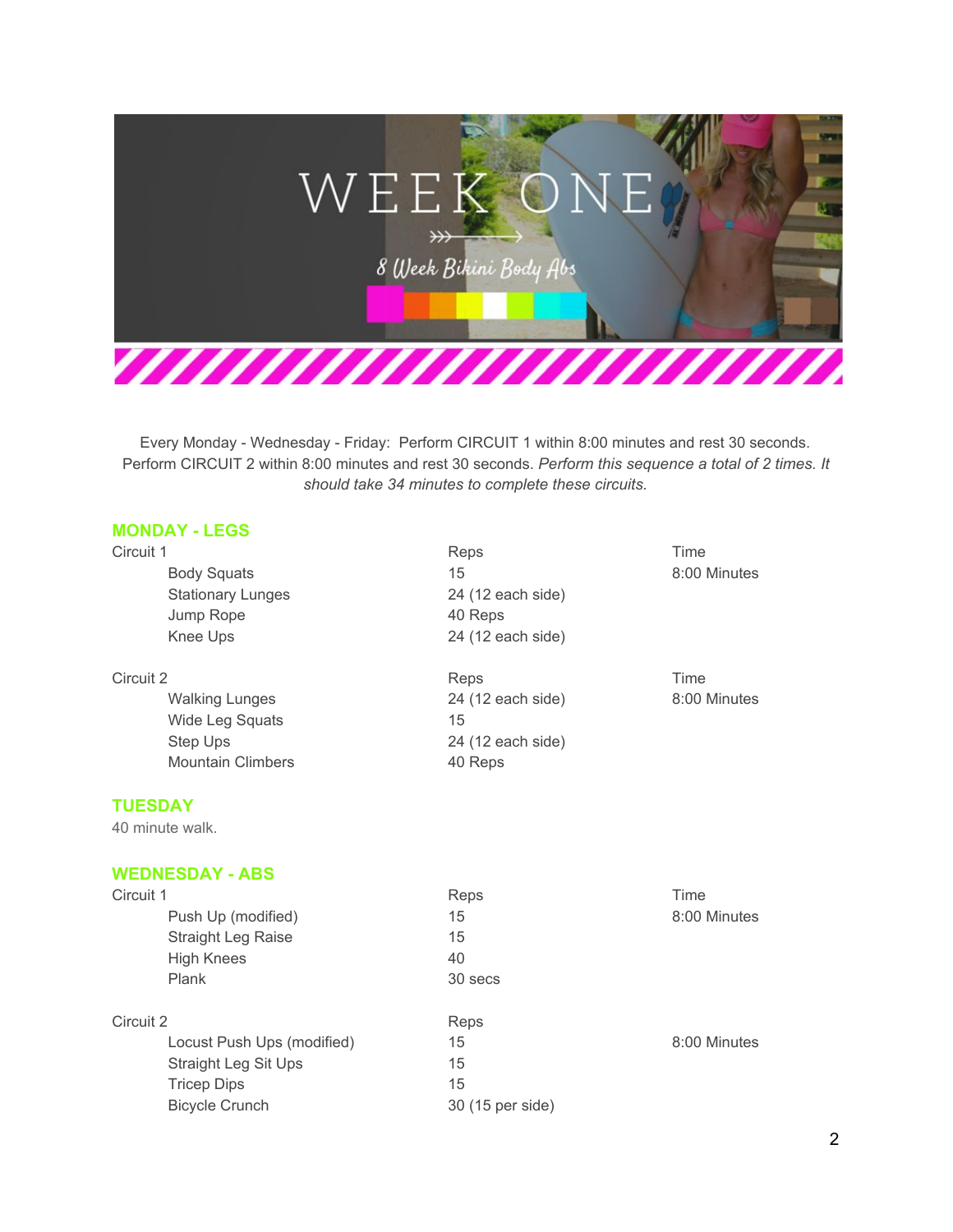Yoga Routine 1

#### **FRIDAY ARMS**

| Circuit 1                   | Reps              | Time         |
|-----------------------------|-------------------|--------------|
| <b>Body Squats</b>          | 20                | 8:00 Minutes |
| <b>Burpees</b>              | 10                |              |
| <b>Tricep Dips</b>          | 20                |              |
| <b>Straight Leg Sit Ups</b> | 15                |              |
| Circuit 2                   |                   |              |
| <b>High Knees</b>           | 40                | 8:00 Minutes |
| Locust Push Ups (modified)  | 15                |              |
| <b>Skaters</b>              | 24 (12 Each side) |              |
| <b>Mountain Climbers</b>    | 50 (12 Each side) |              |

#### **SATURDAY**

40 minute walk.

#### **SUNDAY**

Yoga routine 1.

## TRACKING YOUR PROGRESS

Tracking your progress can be really fun. Looking back at the progress you've made is a great feeling. It reminds us that every day we are making shifts and changes and although it may feel uncomfortable see where we're at now, it will all be worth it in the long run. I encourage you to take steps before you start to record where you are.

I love seeing your progress so please tag me in your social media pages with #stephhendel @stephhendel. You can also email your progress photos to me at thefitandfearless@gmail.com.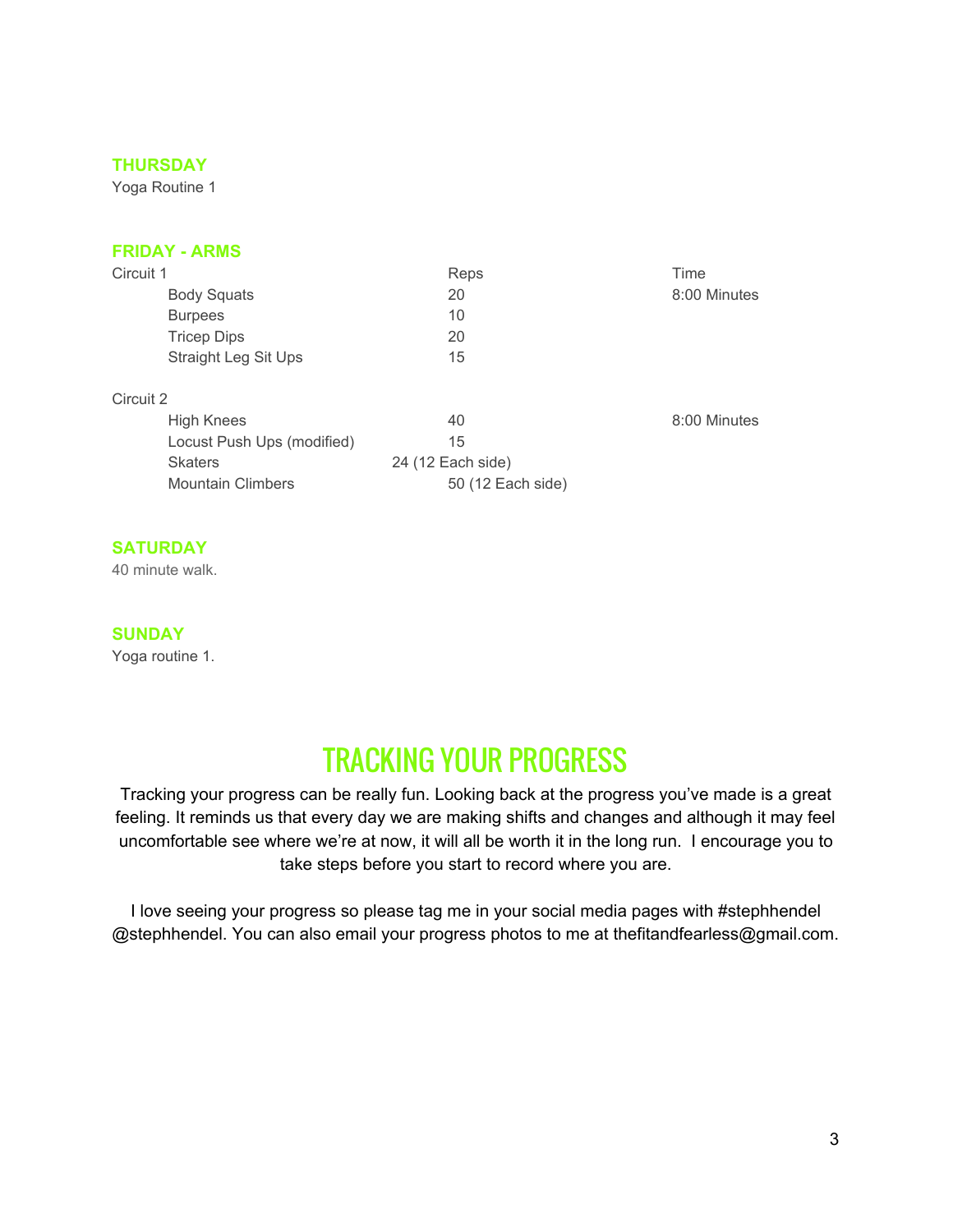

#### **MONDAY : LEGS**

Stationary Lunges 28 (14 Each side) High Knees 28 (14 Each side)

Wide Leg Squats 16 Step Ups 28 (14 Each side) Mountain Climbers 65 Reps

#### **TUESDAY**

40 Minute Walk

#### **WEDNESDAY : ABS**

| 8:00 Minutes |
|--------------|
|              |
|              |
|              |
|              |
| 8:00 Minutes |
|              |
|              |
|              |
|              |

Circuit 1 **Reps Time** Time Body Squats **15** 8:00 Minutes Jump Rope 55 (If you don't have a jump rope, pretend)

Circuit 2 **Reps Time** Time **The Security 2** Reps **Reps** Time **Reps** Time Walking Lunges **28 (14 Each side)** 8:00 Minutes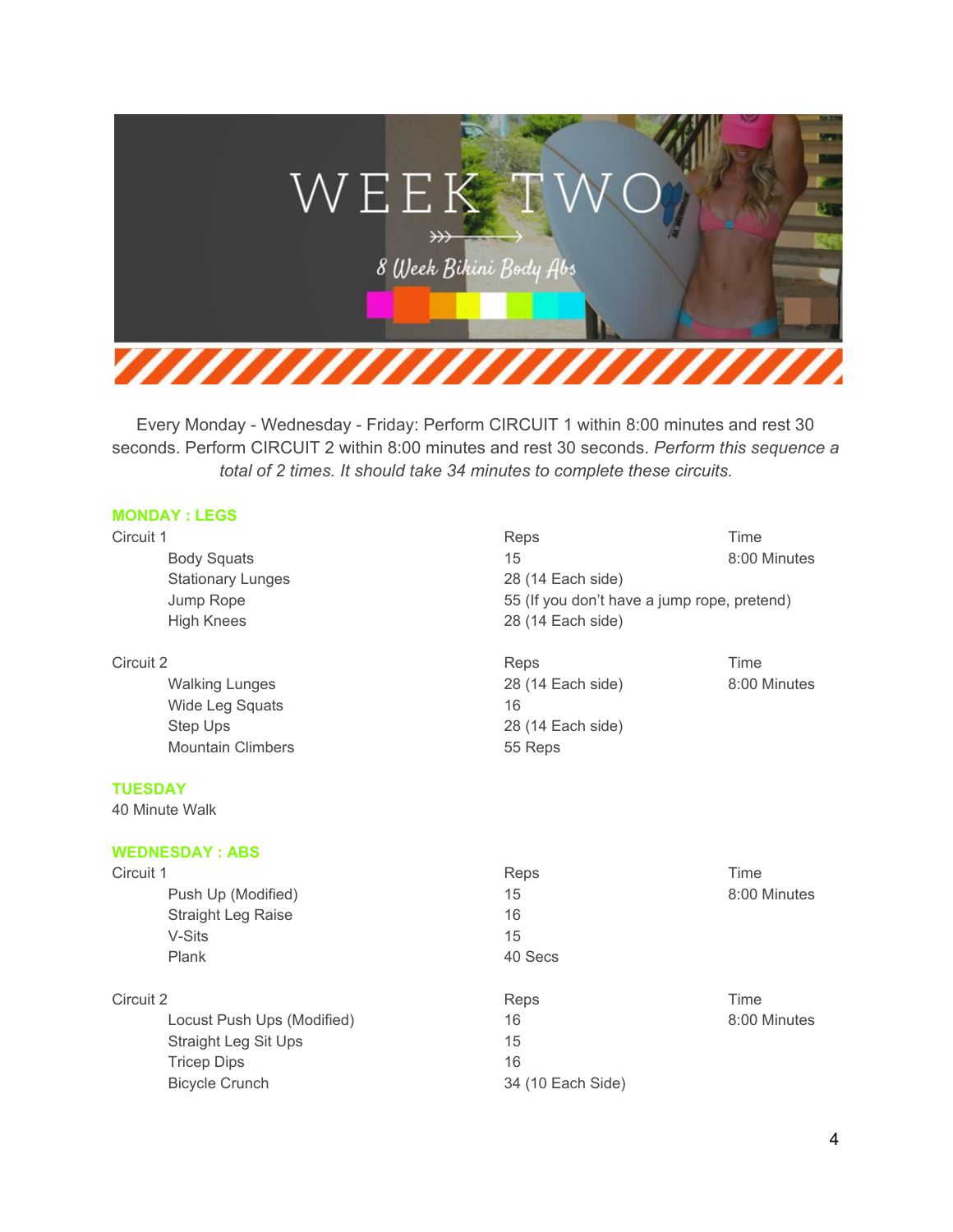Yoga Routine

#### **FRIDAY : TOTAL BODY**

| Circuit 1                  | Reps<br>Time       |  |
|----------------------------|--------------------|--|
| <b>Body Squats</b>         | 20<br>8:00 Minutes |  |
| <b>Burpees</b>             | 10                 |  |
| <b>Tricep Dips</b>         | 21                 |  |
| Straight Leg Sit Ups       | 16                 |  |
| Circuit 2                  | Time<br>Reps       |  |
| V-Sits                     | 8:00 Minutes<br>20 |  |
| Locust Push Ups (Modified) | 16                 |  |
| Step Ups                   | 28 (14 Each Side)  |  |
| <b>Skaters</b>             | 50                 |  |

#### **SATURDAY**

40 Minute Walk

#### **SUNDAY**

Yoga Routine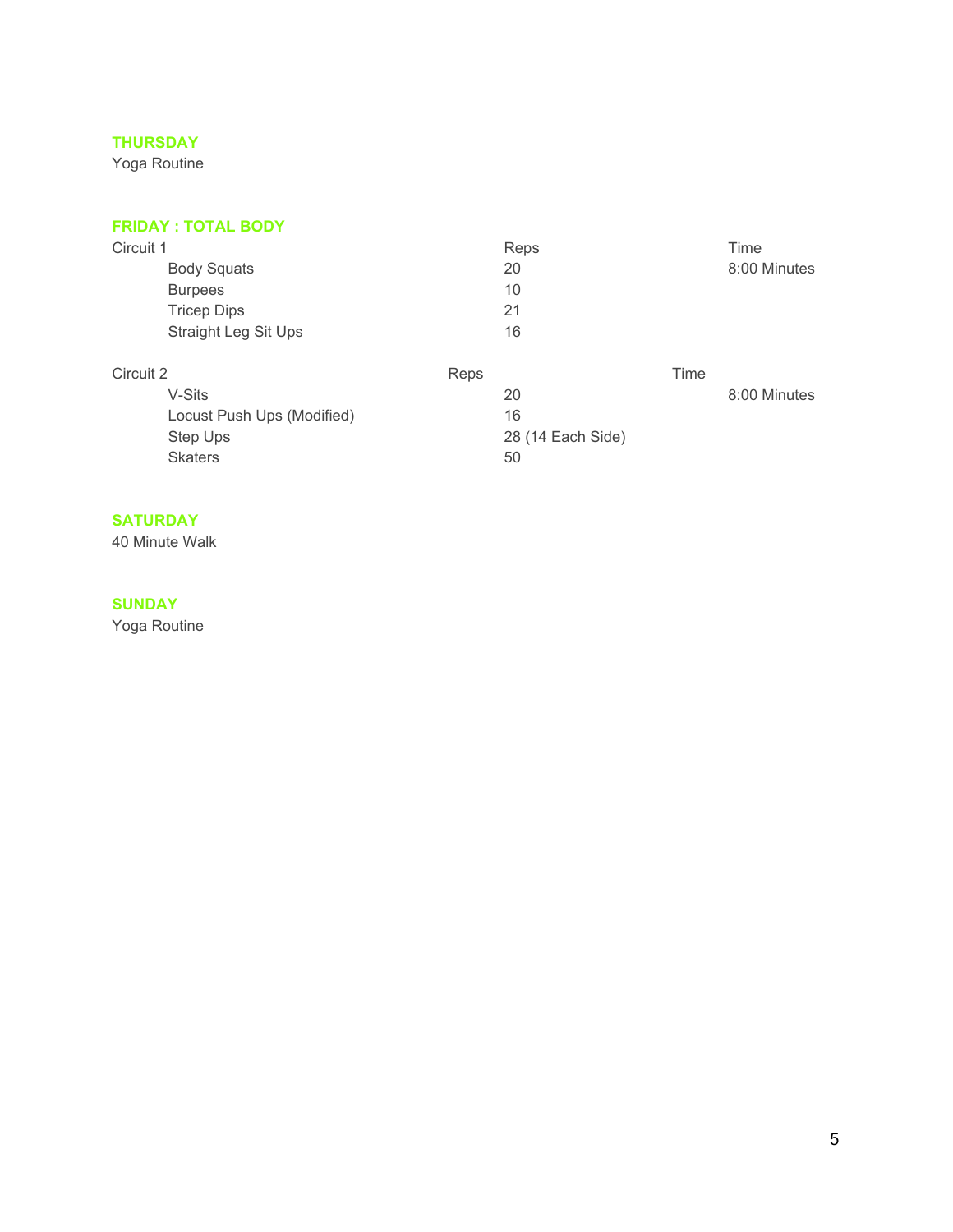

#### **MONDAY LEGS**

| Circuit 1                                                 | Reps              | Time         |
|-----------------------------------------------------------|-------------------|--------------|
| Squat Press (w/ 13 Lb Weight)                             | 15                | 8:00 Minutes |
| Knee Up                                                   | 28 (14 each side) |              |
| Jump Rope (Pretend if you don't have one)                 | 55                |              |
| <b>Stationary Lunges</b>                                  | 28 (14 each side) |              |
| Circuit 2                                                 | Reps              | Time         |
| Jump Squats                                               | 16                | 8:00 Minutes |
| <b>Bridges</b>                                            | 16                |              |
| <b>Burpees</b>                                            | 11                |              |
| Step Ups (w/ 7 Lb Weights in Each Hand) 28 (14 each side) |                   |              |

#### **TUESDAY**

40 Minute Walk + 30 Second Side Plank + 30 Second (Other) Side Plank + 30 Second Front Plank

|           | <b>WEDNESDAY - ABS + ARMS</b>               |    |                   |              |
|-----------|---------------------------------------------|----|-------------------|--------------|
| Circuit 1 |                                             |    | Reps              | Time         |
|           | Push Up (Modified)                          |    | 15                | 8:00 Minutes |
|           | <b>Straight Leg Sit Ups</b>                 |    | 16                |              |
|           | Kickbox Side Kick(4) + Pushups, Modified(1) |    | 16                |              |
|           | V-Sit                                       |    | 16                |              |
| Circuit 2 |                                             |    | Reps              | Time         |
|           | Tricep Dips                                 |    | 16                | 8:00 Minutes |
|           | Lower Ab Lifts                              |    | 15                |              |
|           | Locust Push Up                              | 16 |                   |              |
|           | Up and Down Plank                           |    | 20 (10 each side) |              |
|           |                                             |    |                   |              |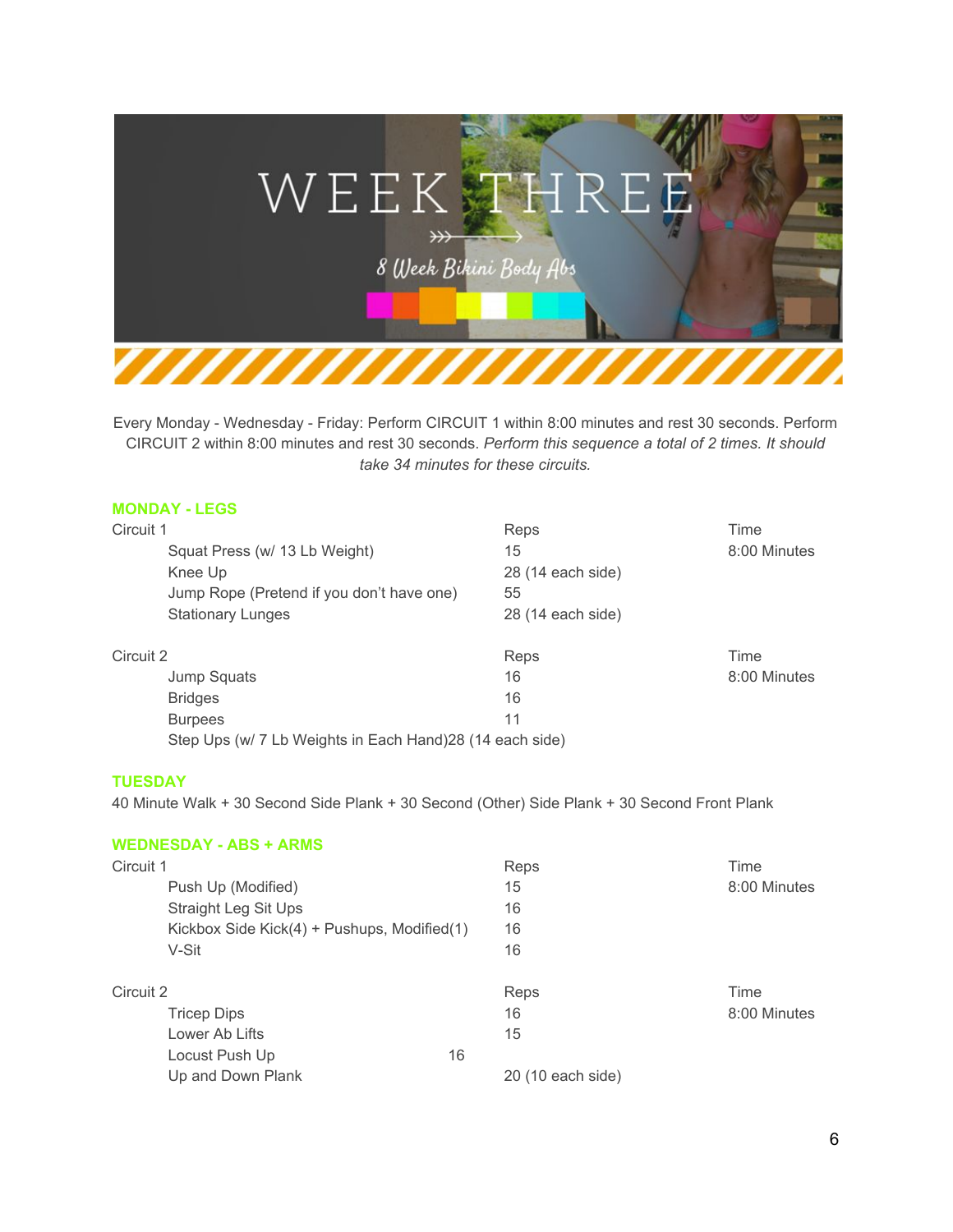Yoga Routine

#### **FRIDAY TOTAL BODY**

| Reps |      | Time              |
|------|------|-------------------|
| 15   |      | 8:00 Minutes      |
| 11   |      |                   |
| 15   |      |                   |
| 15   |      |                   |
| Reps | Time |                   |
| 50   |      | 8:00 Minutes      |
|      |      |                   |
| 55   |      |                   |
| 16   |      |                   |
|      |      | 28 (14 Each Side) |

#### **SATURDAY**

40 Minute Walk +30 Second Side Plank +30 Second (Other) Side Plank +30 Second Front Plank

#### **SUNDAY**

Yoga Routine

## TRACKING YOUR PROGRESS

Tracking your progress can be really fun. Looking back at the progress you've made is a great feeling. It reminds us that every day we are making shifts and changes and although it may feel uncomfortable see where we're at now, it will all be worth it in the long run. I encourage you to take steps before you start to record where you are. I love seeing your progress! Tag me in your social media pages with #stephhendel @stephhendel. You can also email your progress photos to me at thefitandfearless@gmail.com.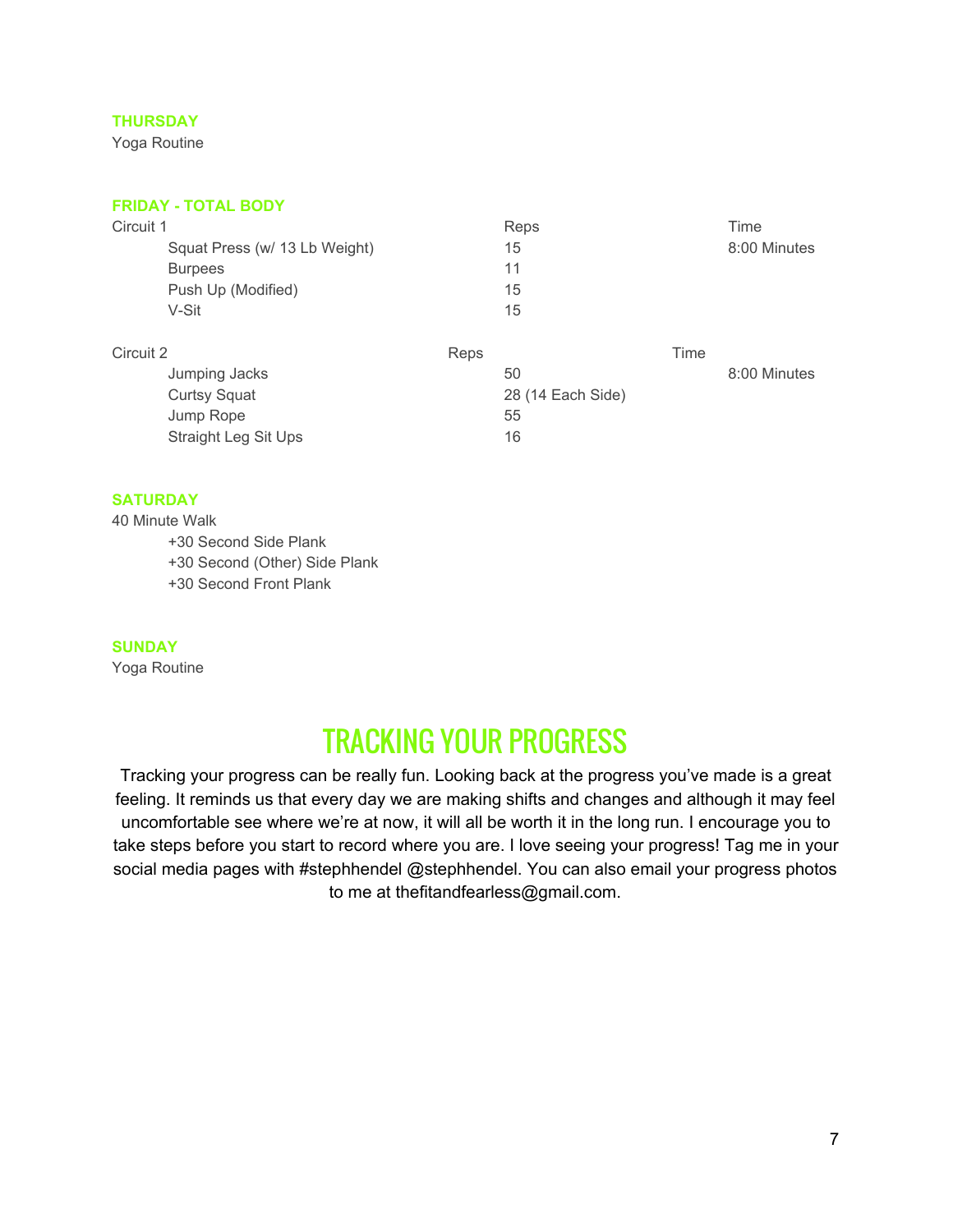

## **PULSE TONING**

**\_\_\_\_\_\_\_\_\_\_\_\_\_\_\_\_\_\_\_\_\_\_\_\_\_\_\_\_\_\_\_\_\_\_\_\_\_\_\_\_\_\_\_\_\_\_\_\_\_\_\_\_\_\_\_\_\_\_\_\_\_\_\_\_\_\_**

This week we're mixing things up! We're focusing on Pulse Toning. This will work different muscles than we've been working the last 3 weeks. Expect it to burn and be challenging! You get to choose if you love the challenge or hate it. We always encourage you to LOVE it! Follow along video can be found on your Week Four Bikini Abs webpage.

#### **MONDAY : PULSE TONE YOUR ARMS**

| <b>Bicep Curl</b>              | x 8       |
|--------------------------------|-----------|
| Wide Bicep Curl                | x 8       |
| <b>Wide Out Shoulder Raise</b> | x 8       |
| Swimmers                       | x 8       |
| Hug It Out                     | x 8       |
| <b>Rotator Raises</b>          | x 8       |
| Seal Clap (Change)             | x 8       |
| Seal Clap (Up)                 | x 8       |
| Seal Clap Combo                | x 8       |
| Side Grip Row                  | x 8       |
| <b>Reverse Grip Row</b>        | x 8       |
| <b>Wide Grip Row</b>           | x 8       |
| <b>Tricep Kickback</b>         | x 8       |
| <b>Tricep Kickback Hold</b>    | 8 Seconds |
| Tricep Hold & Pulse In         | x 8       |
| Tricep Hold & Pulse Up         | x 8       |
| <b>Tricep Combo</b>            | x 8       |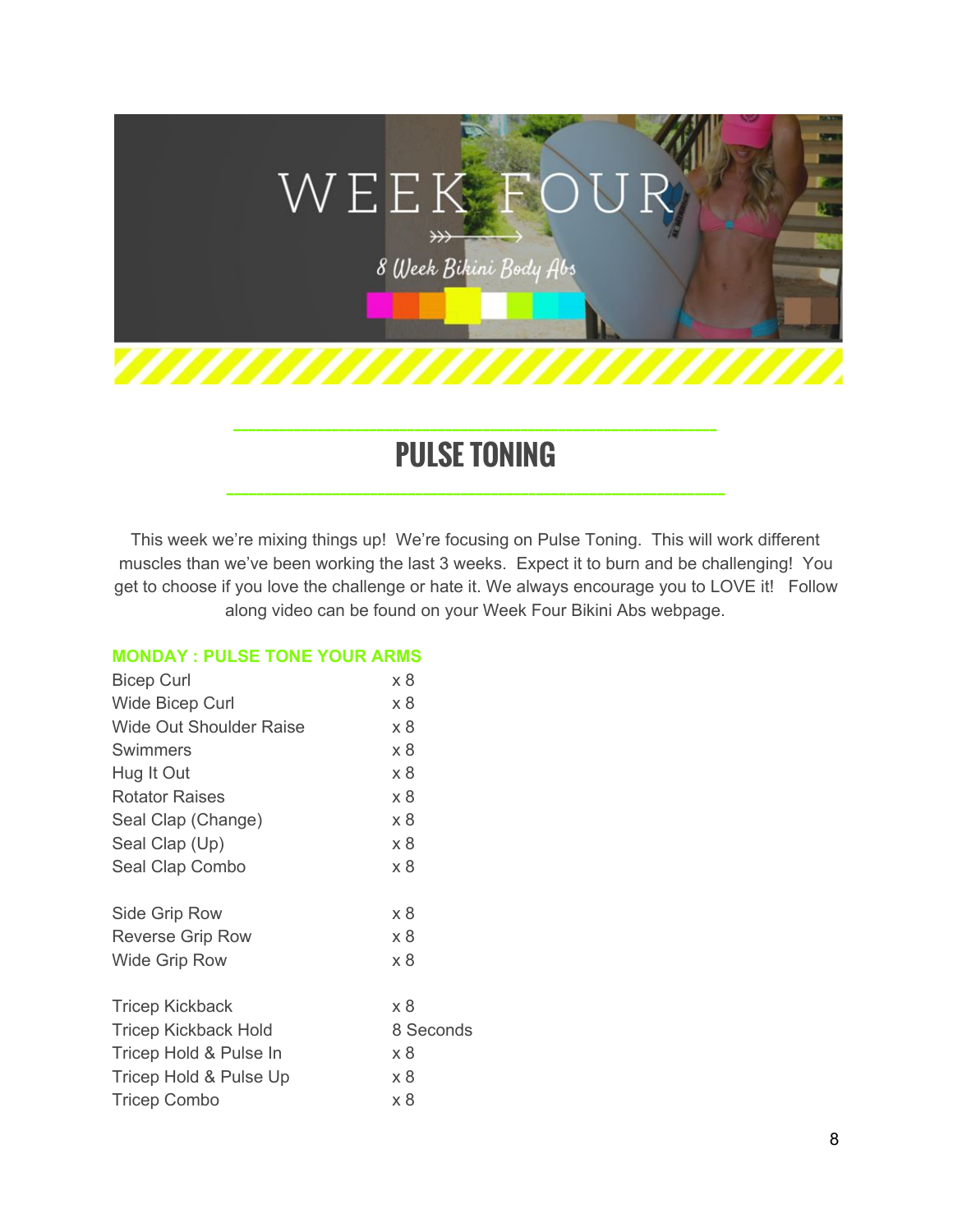#### **TUESDAY**

40 Minute Walk

- + 30 Second Side Plank
- + 30 Second (Other) Side Plank
- + 30 Second Front Plank

#### **WEDNESDAY : PULSE TONE YOUR ABS**

| <b>Standard Crunch</b>           | x 8     |
|----------------------------------|---------|
| <b>Table Top Crunch</b>          | x 8     |
| <b>Right Side Twist</b>          | x 8     |
| <b>Left Side Twist</b>           | x 8     |
| Legs Up Crunch                   | x 8     |
| Single Toe Tap Crunch            | x 8     |
| Double Toe Tap Crunch            | x 8     |
| <b>Flutter Kicks</b>             | x 8     |
| <b>Windshield Wipers</b>         | x 10    |
| Right Side Plank Dips (Modified) | x 8     |
| <b>Right Thread The Needle</b>   | x 8     |
| Left Side Plank Dip (Modified)   | x8      |
| Left Thread The Needle           | x 10    |
| <b>Plank Taps</b>                | x 10    |
| Plank Hip Dip                    | x 10    |
| <b>Upward Facing Dog</b>         | 30 secs |
| <b>Alternating Super Woman</b>   | x 18    |

#### **THURSDAY**

Yoga Routine

#### **FRIDAY : PULSE TONE YOUR LEGS AND BOOTY**

| <b>LEFT SIDE</b>                       |            |
|----------------------------------------|------------|
| Side Glute Raise                       | $\times 5$ |
| <b>Extended Side Glute Raise</b>       | $\times 5$ |
| <b>Full Extension Side Glute Pulse</b> | $\times 5$ |
| Single Leg Donkey Kick                 | $\times 5$ |
| Single Leg Donkey Kick Pulse           | x 5        |
| <b>Extended Hamstring Curl</b>         | $\times 5$ |
| Extended Cross over                    | $\times 5$ |
|                                        |            |
| <b>RIGHT SIDE</b>                      |            |

| Side Glute Raise                       | $\times 5$ |
|----------------------------------------|------------|
| <b>Extended Side Glute Raise</b>       | $\times$ 5 |
| <b>Full Extension side Glute Pulse</b> | $\times$ 5 |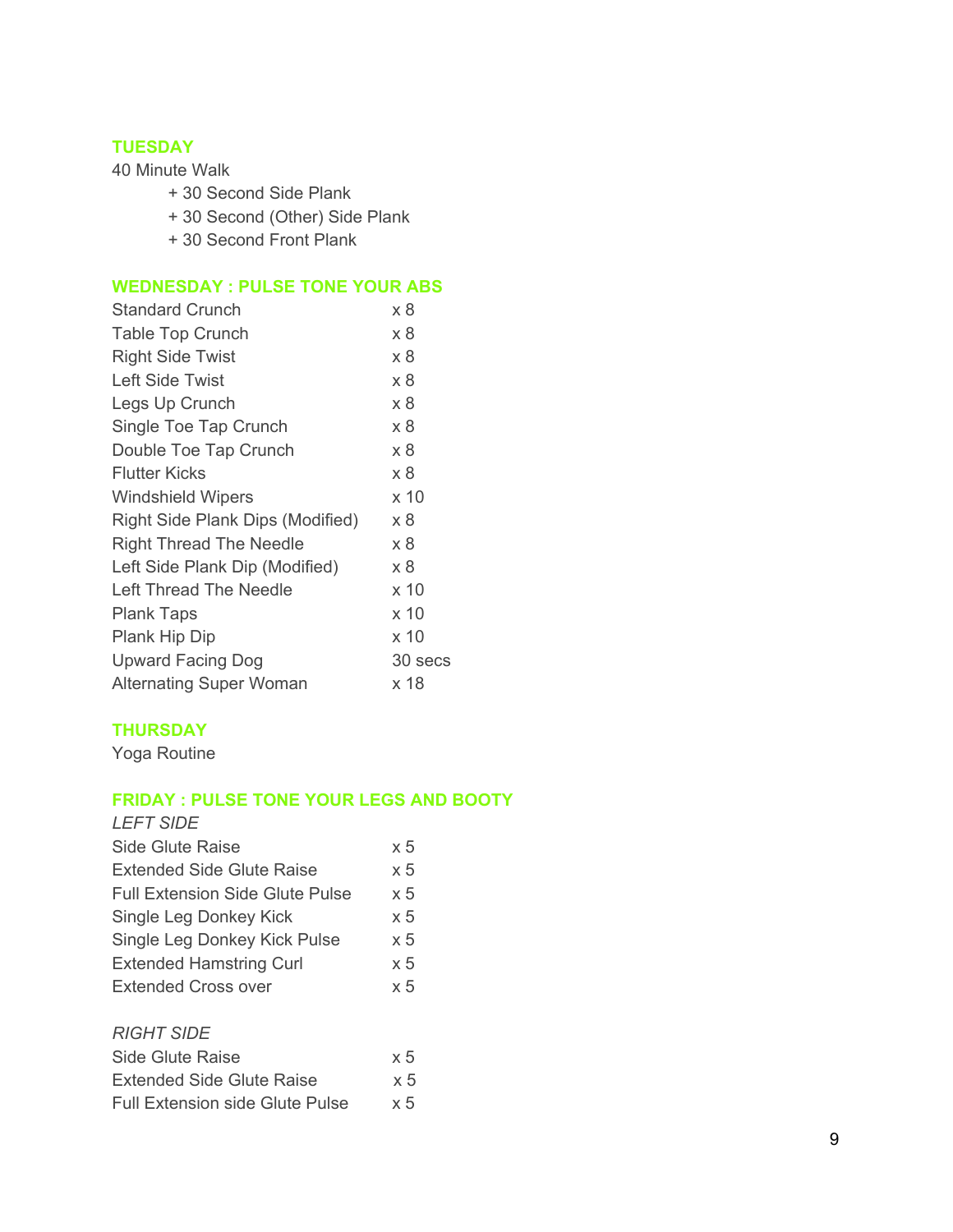| Single Leg Donkey Kick         | $\times 5$ |
|--------------------------------|------------|
| Single Leg Donkey Kick Pulse   | $\times 5$ |
| <b>Extended Hamstring Curl</b> | $\times 5$ |
| <b>Extended Cross over</b>     | $\times 5$ |

#### *BOOTY SERIES*

| Glute Bridge                     | x8              |
|----------------------------------|-----------------|
| <b>Glute Bridge Pulse</b>        | x 8             |
| <b>Wide Glute Bridge</b>         | x8              |
| Wide Glute Bridge Pulse          | x 8             |
| Narrow Stance Glute Bridge       | x 8             |
| <b>Narrow Stance Glute Pulse</b> | x 8             |
| Narrow Bridge Swing              | x <sub>10</sub> |

#### *THIGH SERIES*

| Wide Leg Squat Plie With 3 pulses x 8    |            |  |
|------------------------------------------|------------|--|
| Left Leg Curtsy Squat With Leg Lift x 8  |            |  |
| Left Leg Curtsy Squat With Pulse         | $\times 8$ |  |
| Right Leg Curtsy Squat With Leg Lift x 8 |            |  |
| Right Leg Curtsy Squat With Pulse x 8    |            |  |

#### **SATURDAY**

40 Minute Walk

+30 Second Side Plank +30 Second (Other) Side Plank +30 Second Front Plank

#### **SUNDAY**

Yoga Routine

## TRACKING YOUR PROGRESS

Tracking your progress can be really fun. Looking back at the progress you've made is a great feeling. It reminds us that every day we are making shifts and changes and although it may feel uncomfortable at first, it will all be worth it in the long run. I encourage you to take steps before you start to record where you are. I love seeing your progress! Tag me in your social media pages with #stephhendel @stephhendel. You can also email your progress photos to me at thefitandfearless@gmail.com.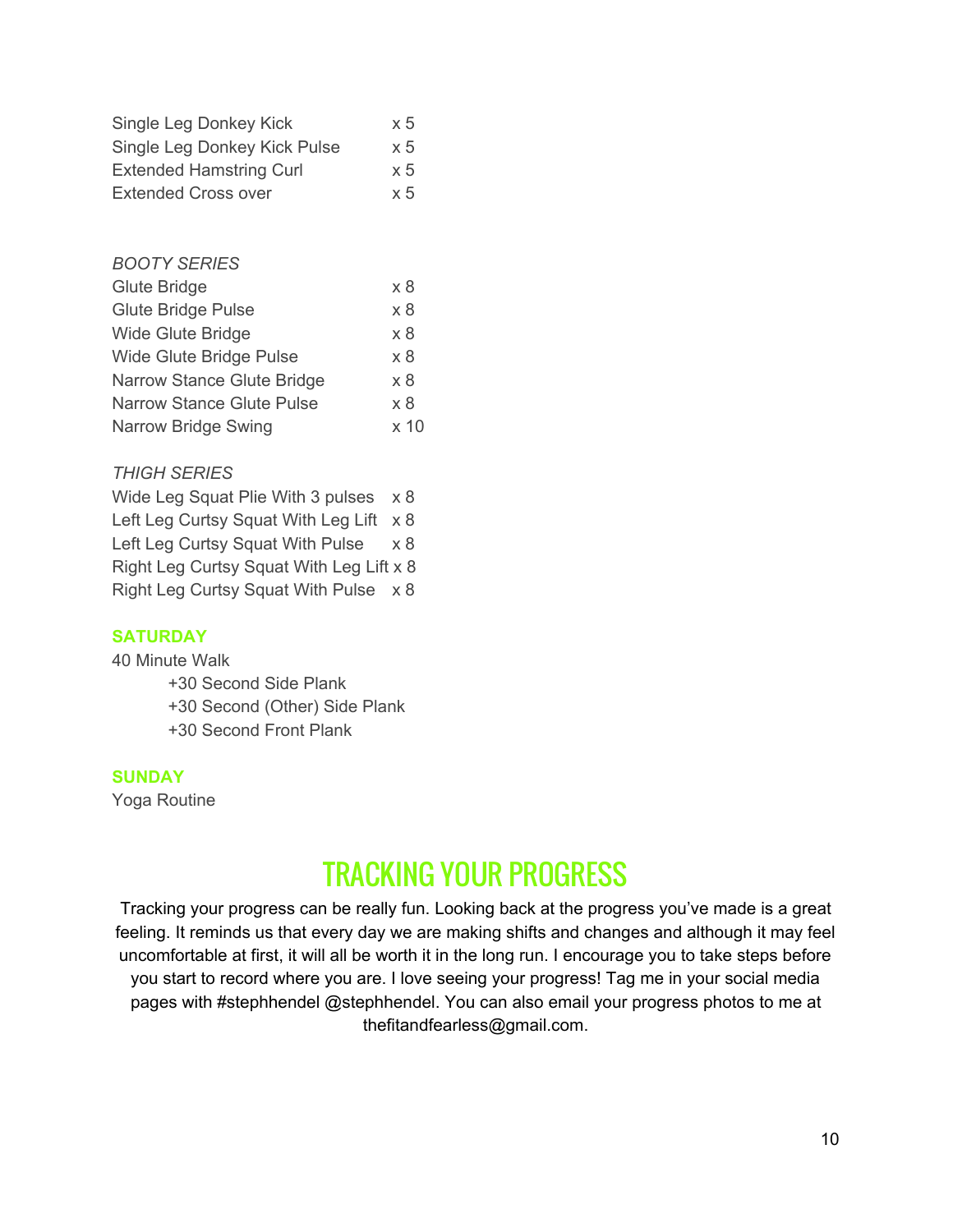

#### **MONDAY : LEGS**

| Circuit 1             | Reps              | Time         |
|-----------------------|-------------------|--------------|
| Jump Lunge            | 20 (10 Each Side) | 8:00 Minutes |
| <b>Burpees</b>        | 11                |              |
| Knee Ups              | 28 (14 Each Side) |              |
| Wide Leg Squats       | 16                |              |
| Circuit 2             |                   |              |
| Jumping Jacks         | 80                | 8:00 Minutes |
| <b>Walking Lunges</b> | 20 (10 Each Side) |              |
| <b>Curtsy Squat</b>   | 24 (12 Each Side) |              |
| Jump Squats           | 15                |              |

#### **TUESDAY**

40 Minute Walk + 30 Second Side Plank + 30 Second (Other) Side Plank + 30 Second Front Plank

#### **WEDNESDAY : ABS + ARMS**

| Circuit 1 |                                             | Reps              | Time         |
|-----------|---------------------------------------------|-------------------|--------------|
|           | Squat Press (w/ 13 lb Weight)               | 15                | 8:00 Minutes |
|           | <b>Tricep Dips</b>                          | 16                |              |
|           | Up and Down Plank                           | 20 (10 per side)  |              |
| V-Sit     |                                             | 15                |              |
| Circuit 2 |                                             |                   |              |
|           | <b>Bicycle Crunch</b>                       | 40 (20 Each Side) | 8:00 Minutes |
|           | Kickbox Side Kick(4) + Pushups, Modified(1) | 16                |              |
|           | Lower Ab Lifts                              | 15                |              |
|           | 16<br>Locust Push Up                        |                   |              |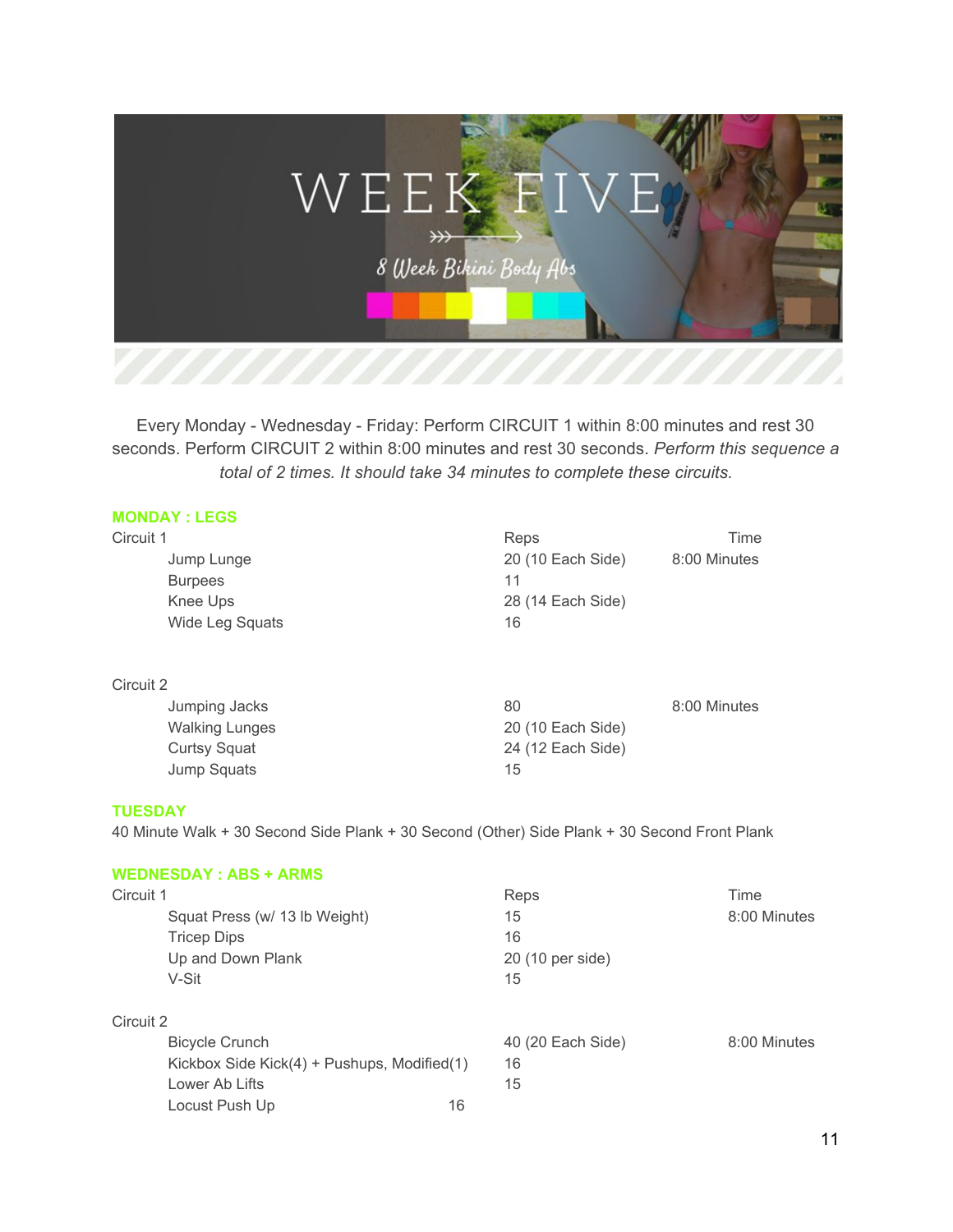Yoga Routine 1 or 2

#### **FRIDAY : TOTAL BODY**

| Circuit 1                     | Reps | Time         |
|-------------------------------|------|--------------|
| Squat Press (w/ 13 lb Weight) | 15   | 8:00 Minutes |
| <b>Burpees</b>                | 11   |              |
| Push Up (Modified)            | 16   |              |
| V-Sit                         | 15   |              |

| Circuit 2            | Reps | Time         |
|----------------------|------|--------------|
| Jumping Jacks        | 80   | 8:00 Minutes |
| Wide Leg Squat       | 16   |              |
| Jump Rope            | 55   |              |
| Straight Leg Sit Ups | 17   |              |

#### **SATURDAY**

40 Minute Walk

+30 Second Side Plank

+30 Second (Other) Side Plank

+30 Second Front Plank

#### **SUNDAY**

Yoga Routine 1 or 2

## TRACKING YOUR PROGRESS

Tracking your progress can be really fun. Looking back at the progress you've made is a great feeling. It reminds us that every day we are making shifts and changes and although it may feel uncomfortable at first, it will all be worth it in the long run. I encourage you to take steps along the way to record where you are. I love seeing your progress! Tag me in your social media pages with #stephhendel @stephhendel. You can also email your progress photos to me at thefitandfearless@gmail.com.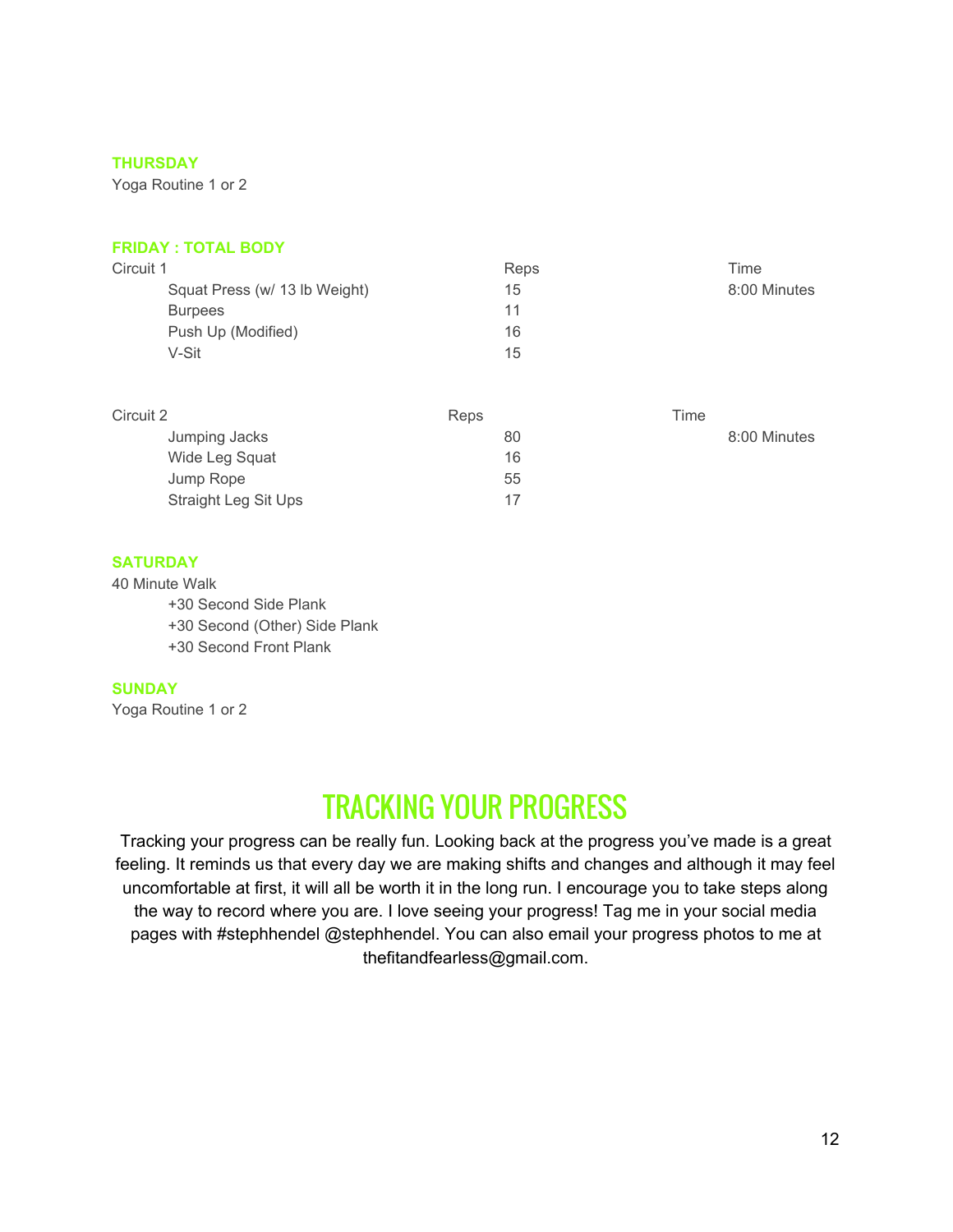

#### **MONDAY : LEGS**

| Circuit 1                        | Reps              | Time         |
|----------------------------------|-------------------|--------------|
| Knee Ups                         | 28 (14 Each Side) | 8:00 Minutes |
| Jump Squats                      | 15                |              |
| <b>Body Squats</b>               | 15                |              |
| Walking Lunges (w/ 13 Lb Weight) | 20 (10 Each Side) |              |
| Circuit 2                        |                   |              |
| Squat Press (w/ 13 Lb Weight)    | 15                | 8:00 Minutes |
| Knee Ups (w/ 13 Lb Weight)       | 28 (14 Each Side) |              |
| <b>Burpees</b>                   | 11                |              |
| Toe Touch Squat Jump             | 16 (8 Each Side)  |              |
|                                  |                   |              |

#### **TUESDAY**

40 Minutes of Cardio (20 Minutes of Running Followed by 20 Minutes of Walking)

#### **WEDNESDAY : ABS + ARMS**

| Circuit 1                            | Reps              | Time         |
|--------------------------------------|-------------------|--------------|
| Locust Push Up                       | 16                | 8:00 Minutes |
| <b>Tricep Dips</b>                   | 16                |              |
| Squat Press (w/ 13 Lb Weight)        | 15                |              |
| Push Up (Modified)                   | 16                |              |
| Circuit 2                            |                   |              |
| Straight Leg Sit Ups                 | 17                | 8:00 Minutes |
| <b>Mountain Climbers</b>             | 40 (20 Each Side) |              |
| <b>Bicycle Crunch</b>                | 40 (20 Each Side) |              |
| Straight Leg Sit Ups (w/ Side Twist) | 28 (14 Each Side) |              |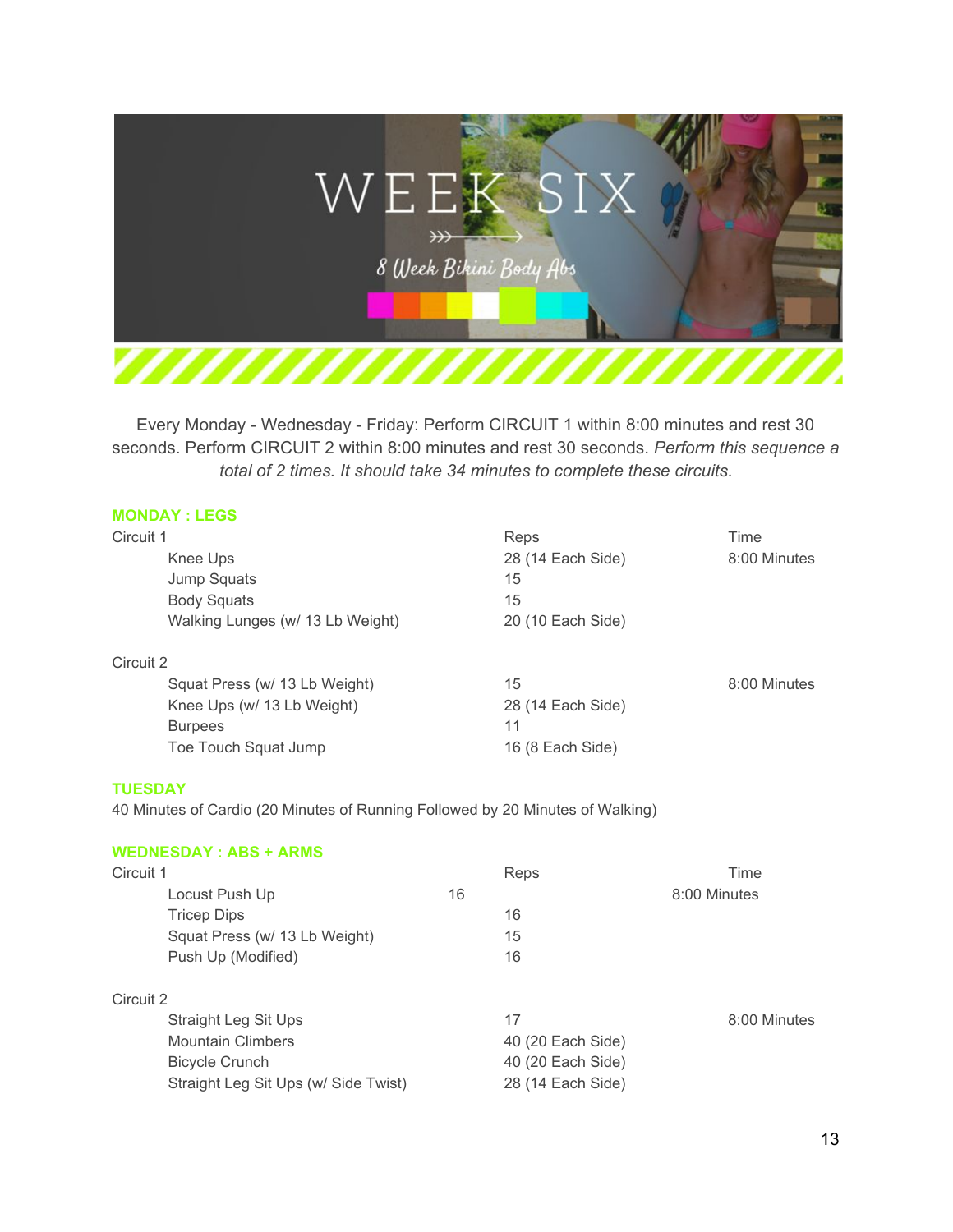Yoga Routine 1 or 2

#### **FRIDAY : TOTAL BODY**

| Circuit 1      |                                  |      | Reps              |      | Time         |
|----------------|----------------------------------|------|-------------------|------|--------------|
|                | Walking Lunges (w/ 13 Lb Weight) |      | 20 (10 Each Side) |      | 8:00 Minutes |
|                | Squat Press (w/ 13 Lb Weight)    |      | 15                |      |              |
|                | Knee Ups                         |      | 28 (14 Each Side) |      |              |
|                | <b>Bicycle Crunch</b>            |      | 40 (20 Each Side) |      |              |
| Circuit 2      |                                  | Reps |                   | Time |              |
| <b>Burpees</b> |                                  |      | 11                |      | 8:00 Minutes |
|                | Knee Ups (w/ 13 Lb Weight)       |      | 28 (14 Each Side) |      |              |
| V-Sit          |                                  |      | 15                |      |              |
|                | Push Up (Modified)               |      | 16                |      |              |

#### **SATURDAY**

50 Minute Walk +40 Second Side Plank +40 Second (Other) Side Plank +40 Second Front Plank

#### **SUNDAY**

Yoga Routine 1 or 2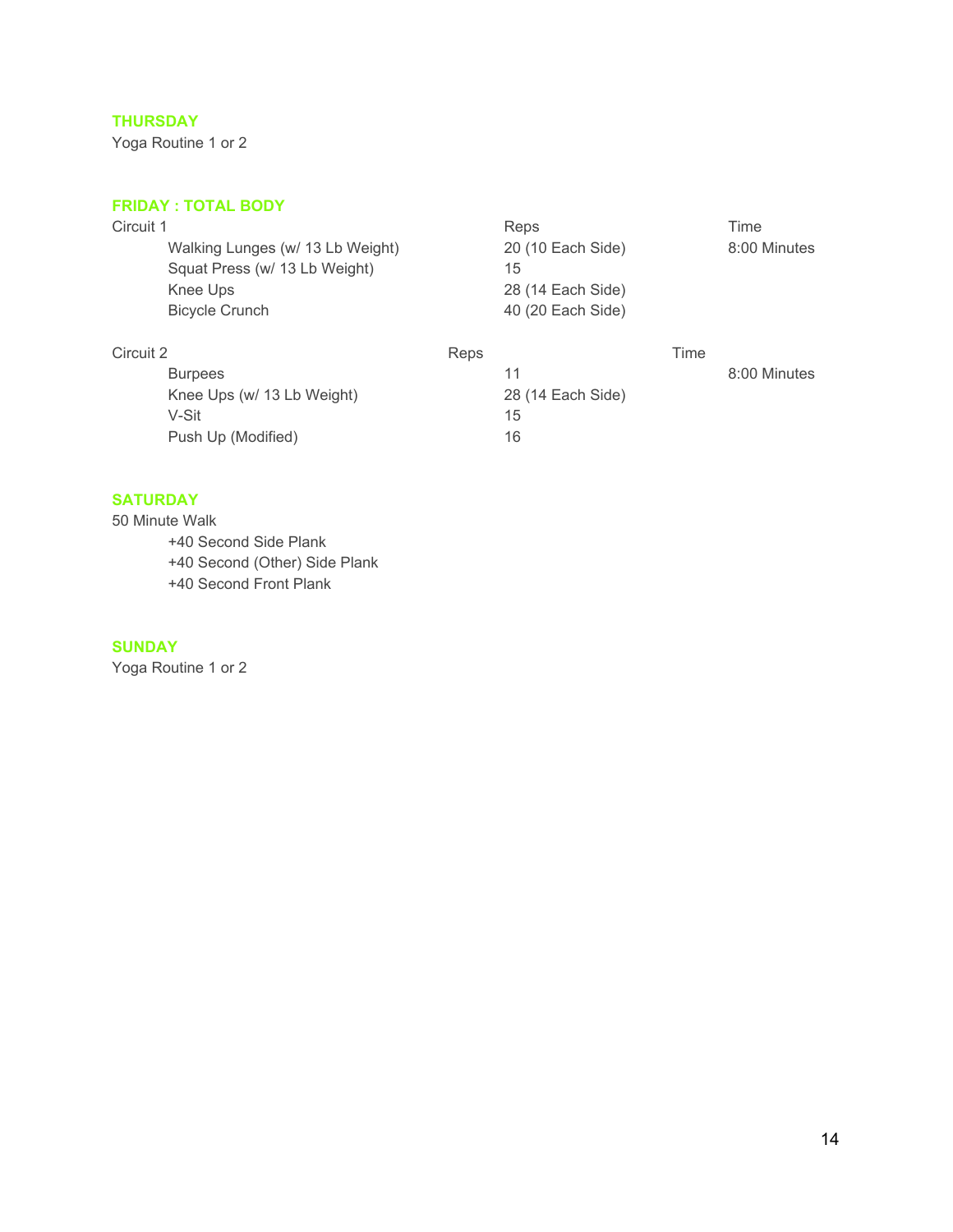

| <b>MONDAY: LEGS</b> |  |
|---------------------|--|
|                     |  |

| Circuit 1                            | Reps              | Time         |
|--------------------------------------|-------------------|--------------|
| Squat Press (w/ 13 Lb Weight)        | 15                | 8:00 Minutes |
| <b>Burpees</b>                       | 12                |              |
| Step Ups (w/ 7 Lb Weight, Each Hand) | 28 (14 Each Side) |              |
| Toe Touch Squat Jump                 | 16 (8 Each Side)  |              |
| Circuit 2                            |                   |              |
| Knee Ups                             | 28 (14 Each Side) | 8:00 Minutes |
| Jump Squats                          | 16                |              |
| Walking Lunges (w 13 Lb Weight)      | 28 (14 Each Side) |              |
| <b>Body Squat</b>                    | 15                |              |

#### **TUESDAY**

50 Minutes of Cardio (23 Minutes of Running Followed by 23 Minutes of Walking)

#### **WEDNESDAY : ABS + ARMS**

| Circuit 1                            | Reps              | Time         |
|--------------------------------------|-------------------|--------------|
| Bicycle Crunch                       | 40 (20 Each Side) | 8:00 Minutes |
| Straight Leg Sit Ups                 | 17                |              |
| Mountain Climbers                    | 40 (20 Each Side) |              |
| Straight Leg Sit Ups (w/ Side Twist) | 28 (14 Each Side) |              |

| Circuit 2                     | Reps | Time         |
|-------------------------------|------|--------------|
| Tricep Dips                   | 17   | 8:00 Minutes |
| Locust Push Up                | 16   |              |
| Squat Press (w/ 13 Lb Weight) | 17   |              |
| Push Up                       | 5    |              |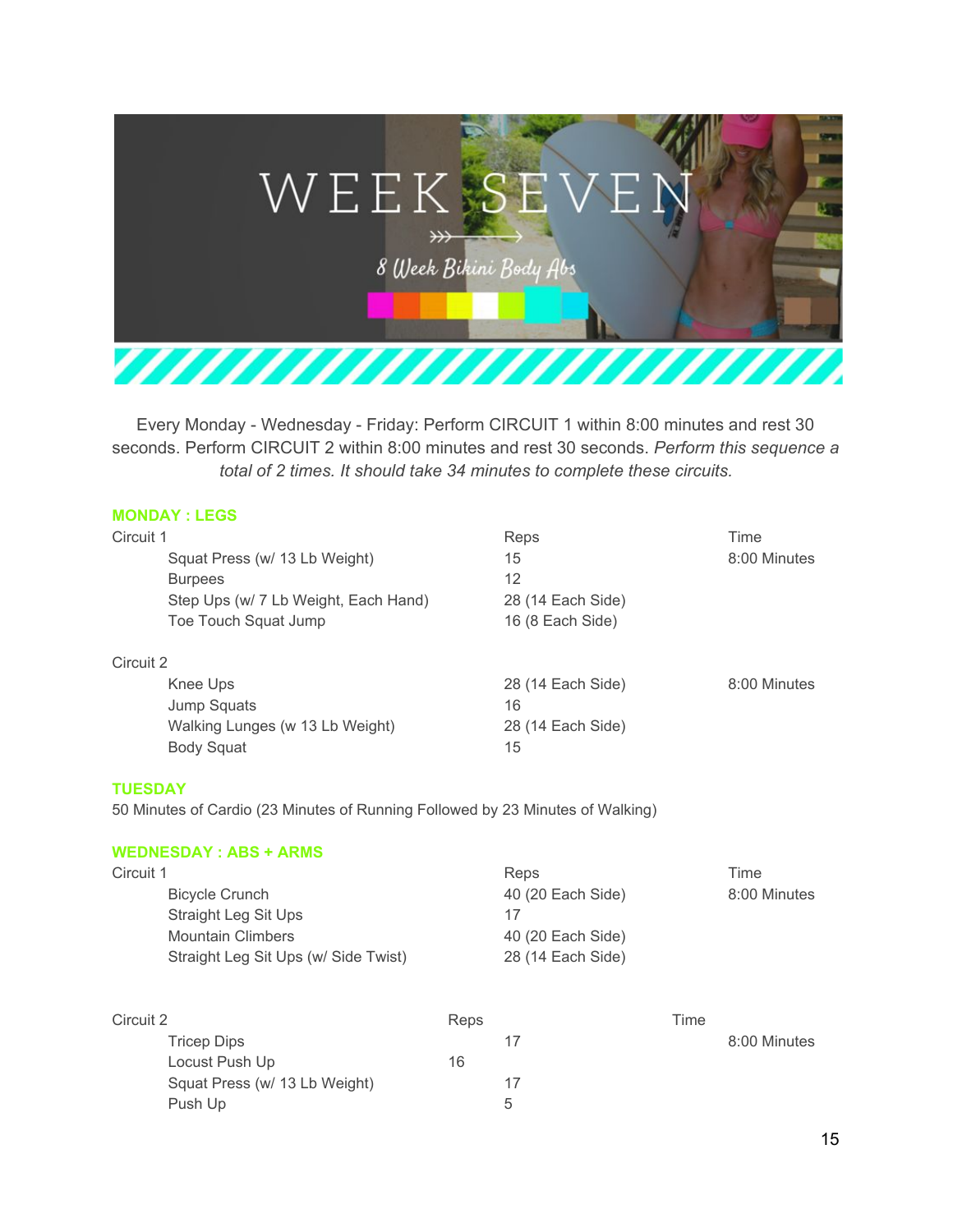Yoga Routine 1 or 2

#### **FRIDAY : TOTAL BODY**

| Circuit 1<br><b>Burpees</b><br>Step Ups (w/ 7 Lb Weight Each Hand)<br>Push Up<br>Straight Leg Sit Ups | Reps<br>12<br>28 (14 Each Side)<br>5<br>17                                | Time<br>8:00 Minutes |
|-------------------------------------------------------------------------------------------------------|---------------------------------------------------------------------------|----------------------|
| Circuit 2<br>Walking Lunges (w 13 Lb Weight)<br>Knee Ups<br><b>Bicycle Crunch</b><br>Jumping Jacks    | Reps<br>28 (14 Each Side)<br>28 (14 Each Side)<br>40 (20 Each Side)<br>85 | Time<br>8:00 Minutes |

#### **SATURDAY**

50 Minute Walk +40 Second Side Plank +40 Second (Other) Side Plank +40 Second Front Plank

#### **SUNDAY**

Yoga Routine 1 or 2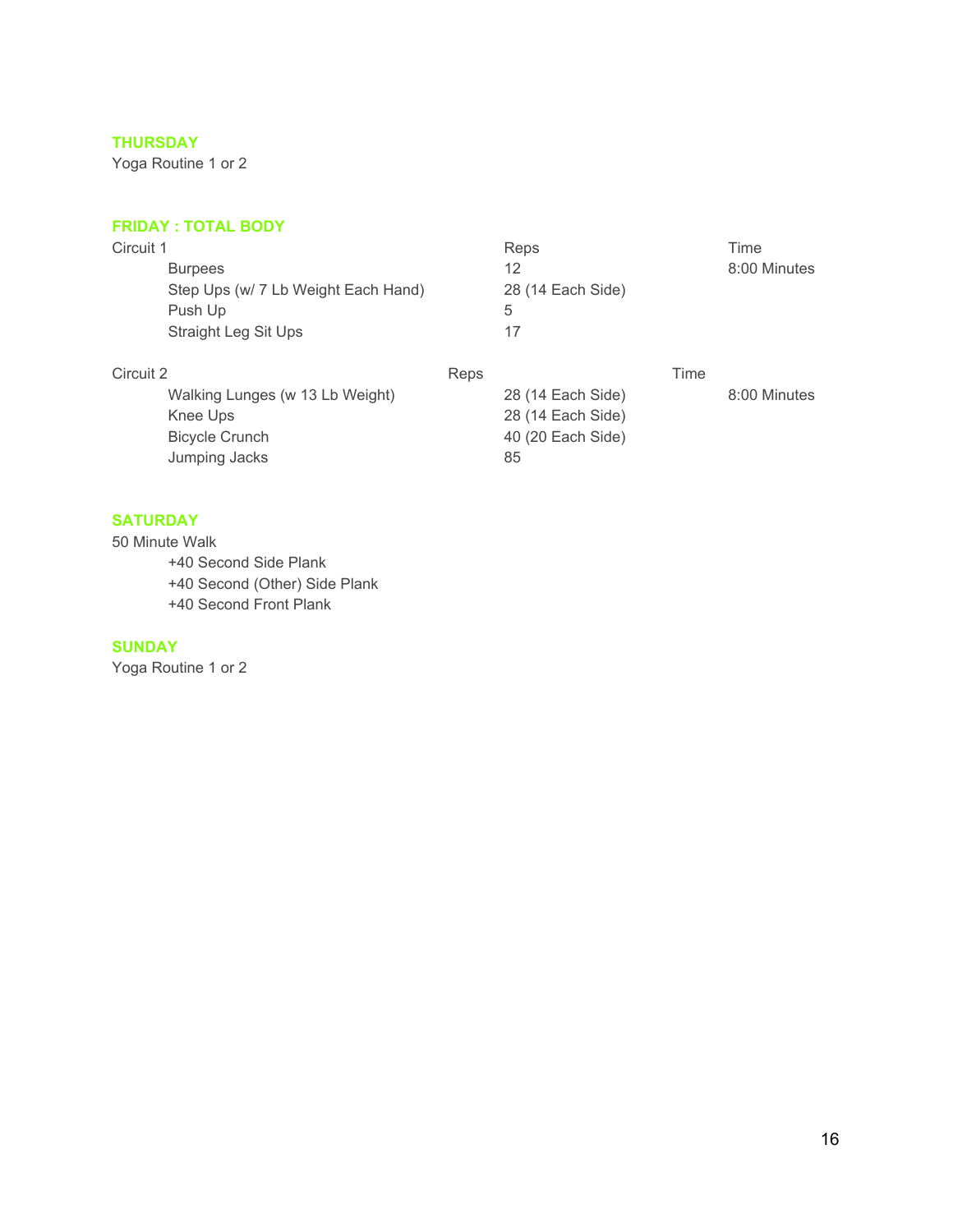

## **PULSE TONING**

**\_\_\_\_\_\_\_\_\_\_\_\_\_\_\_\_\_\_\_\_\_\_\_\_\_\_\_\_\_\_\_\_\_\_\_\_\_\_\_\_\_\_\_\_\_\_\_\_\_\_\_\_\_\_\_\_\_\_\_\_\_\_\_\_\_\_**

This week we're mixing things up! We're focusing on Pulse Toning. This will work different muscles than we've been working the last 7 weeks. Expect it to burn and be challenging! You get to choose if you love the challenge or hate it. We always encourage you to LOVE it!

#### **MONDAY : PULSE TONE YOUR ARMS REPEAT 4 TIMES**

| x 8       |
|-----------|
| x 8       |
| x 8       |
| x 8       |
| x 8       |
| x 8       |
| x 8       |
| x 8       |
| x 8       |
|           |
| x 8       |
| x 8       |
| x 8       |
|           |
| x 8       |
| 8 Seconds |
| x 8       |
| x 8       |
| x 8       |
|           |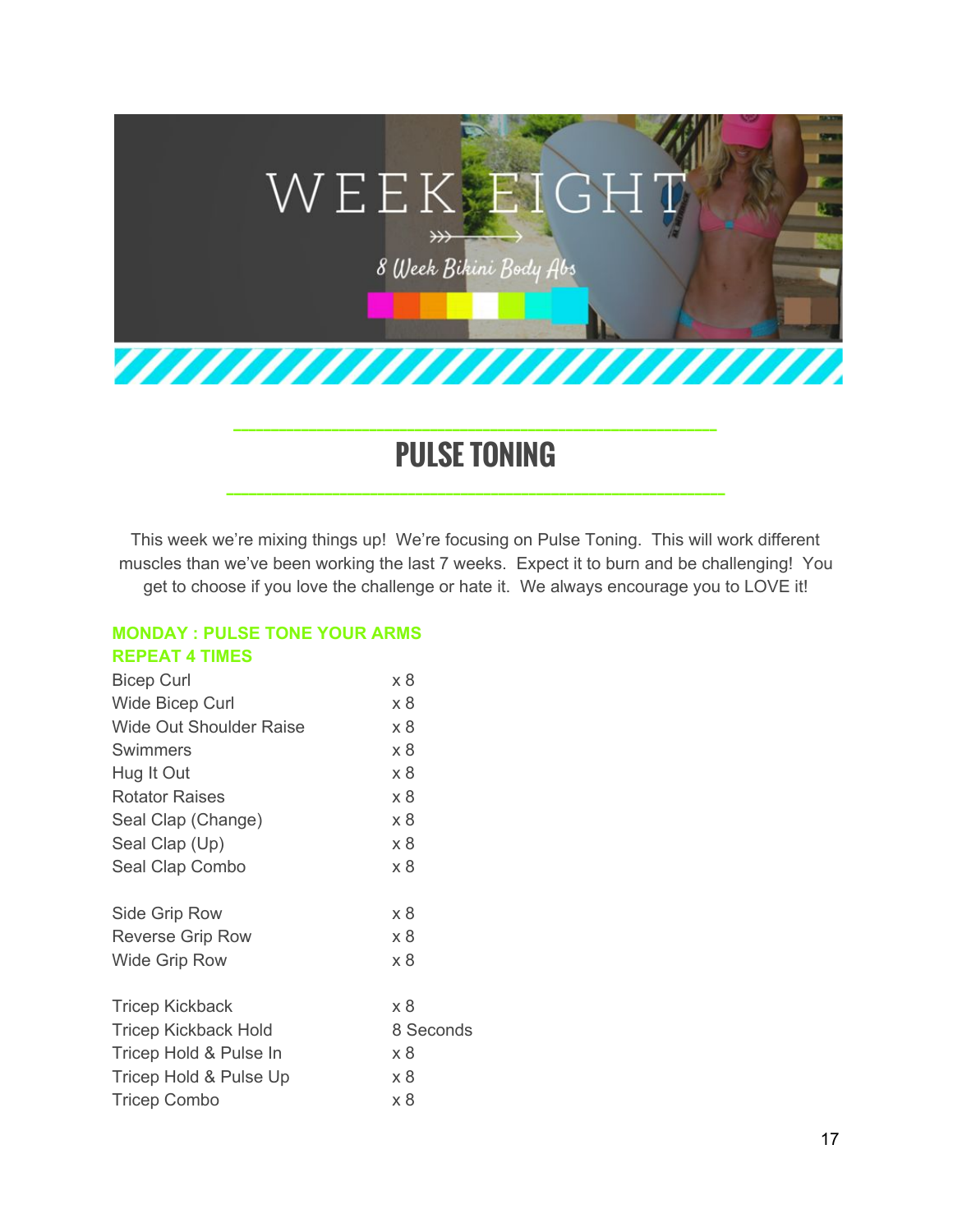#### **TUESDAY**

40 Minute Walk

- + 30 Second Side Plank
- + 30 Second (Other) Side Plank
- + 30 Second Front Plank

#### **WEDNESDAY : PULSE TONE YOUR ABS REPEAT 4 TIMES**

| <b>Standard Crunch</b>           | x 8     |
|----------------------------------|---------|
| <b>Table Top Crunch</b>          | x 8     |
| <b>Right Side Twist</b>          | x 8     |
| <b>Left Side Twist</b>           | x 8     |
| Legs Up Crunch                   | x 8     |
| Single Toe Tap Crunch            | x 8     |
| Double Toe Tap Crunch            | x 8     |
| <b>Flutter Kicks</b>             | x8      |
| <b>Windshield Wipers</b>         | x 10    |
| Right Side Plank Dips (Modified) | x 8     |
| <b>Right Thread The Needle</b>   | x 8     |
| Left Side Plank Dip (Modified)   | x 8     |
| Left Thread The Needle           | x 10    |
| <b>Plank Taps</b>                | x 10    |
| Plank Hip Dip                    | x 10    |
| <b>Upward Facing Dog</b>         | 30 secs |
| <b>Alternating Super Woman</b>   | x 18    |

#### **THURSDAY**

Yoga Routine

#### **FRIDAY : PULSE TONE YOUR LEGS AND BOOTY REPEAT 4 TIMES**

#### *LEFT SIDE*

| <b>Side Glute Raise</b>                | $\times 5$ |
|----------------------------------------|------------|
| Extended Side Glute Raise              | $\times 5$ |
| <b>Full Extension Side Glute Pulse</b> | $\times 5$ |
| Single Leg Donkey Kick                 | x 5        |
| Single Leg Donkey Kick Pulse           | $\times 5$ |
| <b>Extended Hamstring Curl</b>         | $\times 5$ |
| Extended Cross over                    | $\times 5$ |
| <b>RIGHT SIDE</b>                      |            |
| Side Glute Raise                       | x5         |